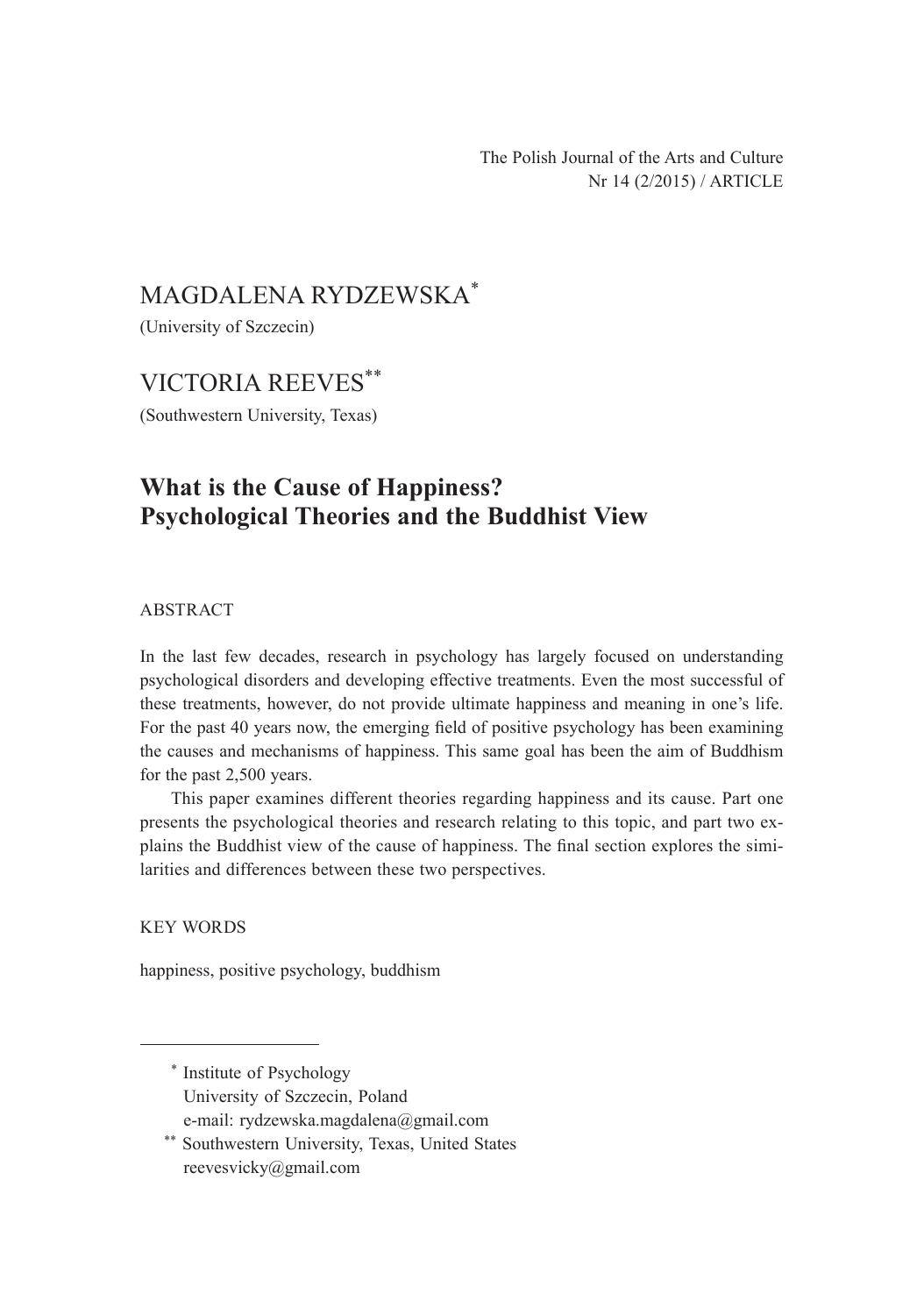According to Buddhism, "even the smallest being wants to achieve happiness and avoid suffering"<sup>1</sup> and Buddha gave teachings to help people achieve this goal. Today the topic of happiness is becoming an increasingly popular area of research, particularly in the field of positive psychology. From these two perspectives, we can examine theories regarding the cause of happiness and compare the ideas present in modern psychology with those found in the ancient tradition of Buddhism.

## I. PSYCHOLOGICAL VIEWS ON THE NATURE OF HAPPINESS

Definition and measurement of subjective well-being

A psychological examination of happiness must begin with its definition. It is difficult to ascertain an agreed upon definition, both in philosophical and psychological terms. There are many theories aiming to describe the phenomenon and each of them stress different aspects using various nomenclature. In research literature one can find terms like: psychological well-being, subjective well-being, quality of life and happiness. "Subjective well-being is defined as cognitive and emotional evaluation of one's life. This evaluation includes emotional reactions and cognitive judgments concerning satisfaction and fulfillment"<sup>2</sup>. This definition provides a rounded description of happiness by connecting the hedonistic and eudemonistic approaches and offering an explanation of the relationship between them.

Subjective well-being can be measured many ways by examining various aspects of human life at its different stages. Of these different possibilities, one can distinguish three main approaches. The first concerns a global evaluation of life and its qualities and is measured through a self evaluation of satisfaction with life and its quality. The second concentrates more on memories of past emotions. People are asked about the frequency of experiencing both positive and negative emotions over certain period of time (e.g. week or month). The third approach measures emotional reactions occurring more than once over certain period of time and calculates the average on such a basis<sup>3</sup>.

<sup>1</sup> O. Nydahl O., *Budda i miłość*, tłum. W. Tracewski, Warszawa 2007, p. 11.

<sup>2</sup> E. Diener, R. E. Lucas, S. Oishi, *Subjective Well-being: The Science of Happiness and Life Satisfaction*, [in:] *Handbook of Positive Psychology*, eds. C. R. Synder, S. J. Lopez, New York 2002, p. 63.

<sup>3</sup> C. Kim-Prieto, E. Diener, M. Tamir, C. Scollon, M. Diener, *Integrating the Diverse*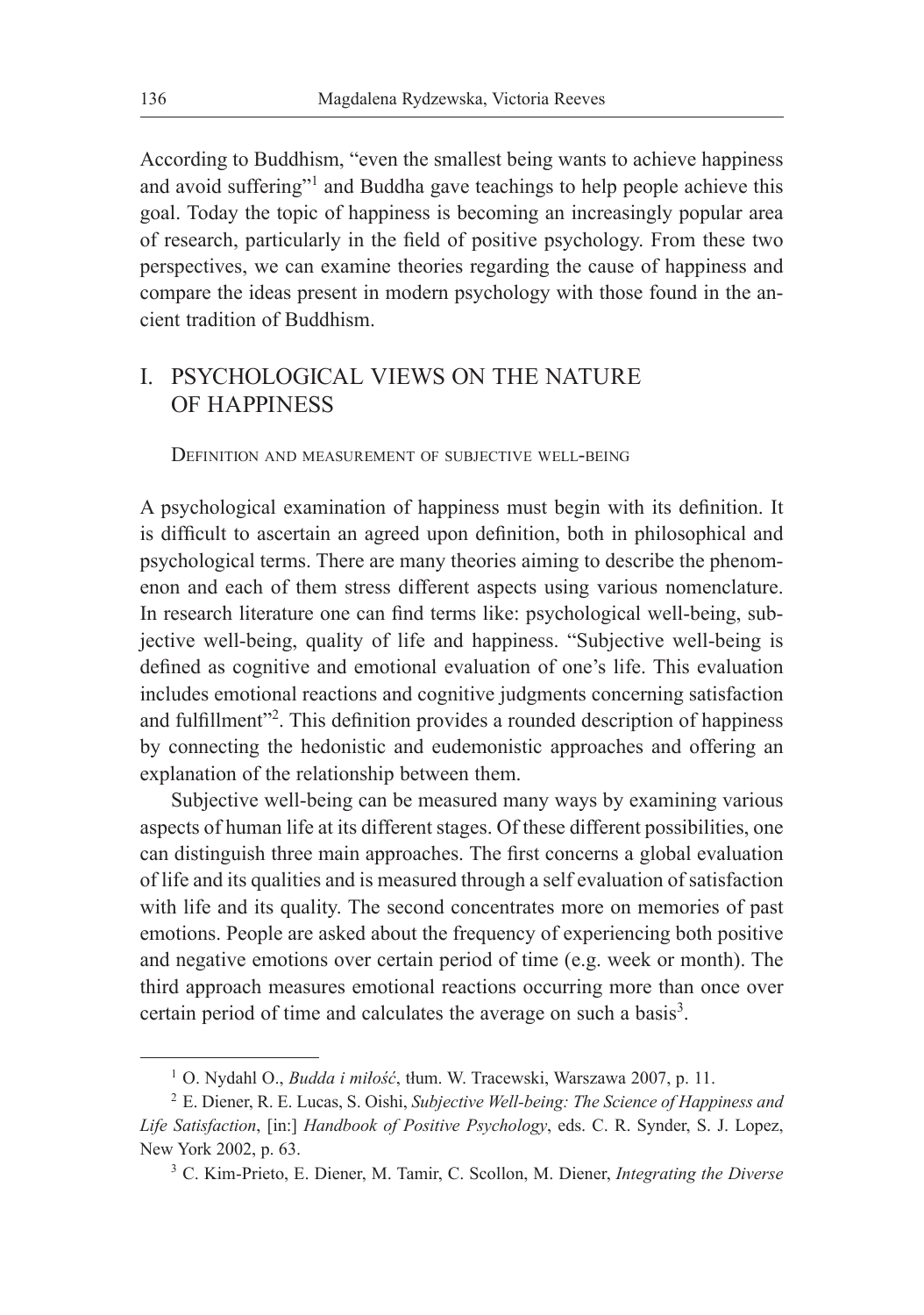### Hedonism and eudemonism

Most theories in the field of positive psychology are based on one of two concepts of happiness: hedonistic or eudemonistic. Both have their roots in ancient Greece, and are still today the object of the main controversies surrounding the topic of happiness. These two theories provide entirely different explanations of the essence of happiness.

In the hedonistic approach, currently represented in psychology by Khaneman, Diener and Schwarz, among others, happiness is defined as an accepted balance between pleasures and stresses. This perspective was first expounded on by the Greek philosopher Aristip (4 B.C.) who claimed that people aspire to satisfy their ad hoc desires<sup>4</sup>. As Watermann claims, hedonistic pleasure occurs every time a positive affect is connected to the satisfaction of needs, whether they are physical, intellectual, or social. Thus, researchers of happiness using this approach refer mostly to positive and negative emotions and use different methods to measure them.

The concept of eudemonism was explained by Aristotle in Nicoma's Ethic as conscious life in harmony with one's daimon – one's true self. This concept lies at the heart of psychological research on self-realisation, the meaning of life and the cognitive evaluation of happiness and among followers of this trend there are such names as M. Seligman or C. Ryff<sup>5</sup>.

The causes and correlates of happiness

In the literature concerning subjective well-being, one can find the tendency to focus on the correlation between well-being and external factors such as income, age or marital status. From the basis of this established correlation, studies are now shifting their focus to better understand what causal relationship may exist between external factors and happiness. Some studies are examining the possibility that external factors cause happiness, while other studies are investigating how internal processes may cause the perception of external conditions as gratifying. There are also attempts to combine both of these approaches using a bidirectional model wherein the potential interaction

*Definitions of Happiness: A Time-Sequential Framework of Subjective Well-Being*, "Journal of Happiness Studies" 2005, No. 6, p. 263.

<sup>4</sup> N. White, *A Brief History of Happiness*, Oxford 2006, p. 32.

<sup>5</sup> A. S. Watermen, *Two Conception of Happiness: Contrasts of Personal Expressiveness (Eudaimonia) and Hedonic Enjoyment*, "Journal of Personality and Social Psychology" 1993, No. 64, p. 678.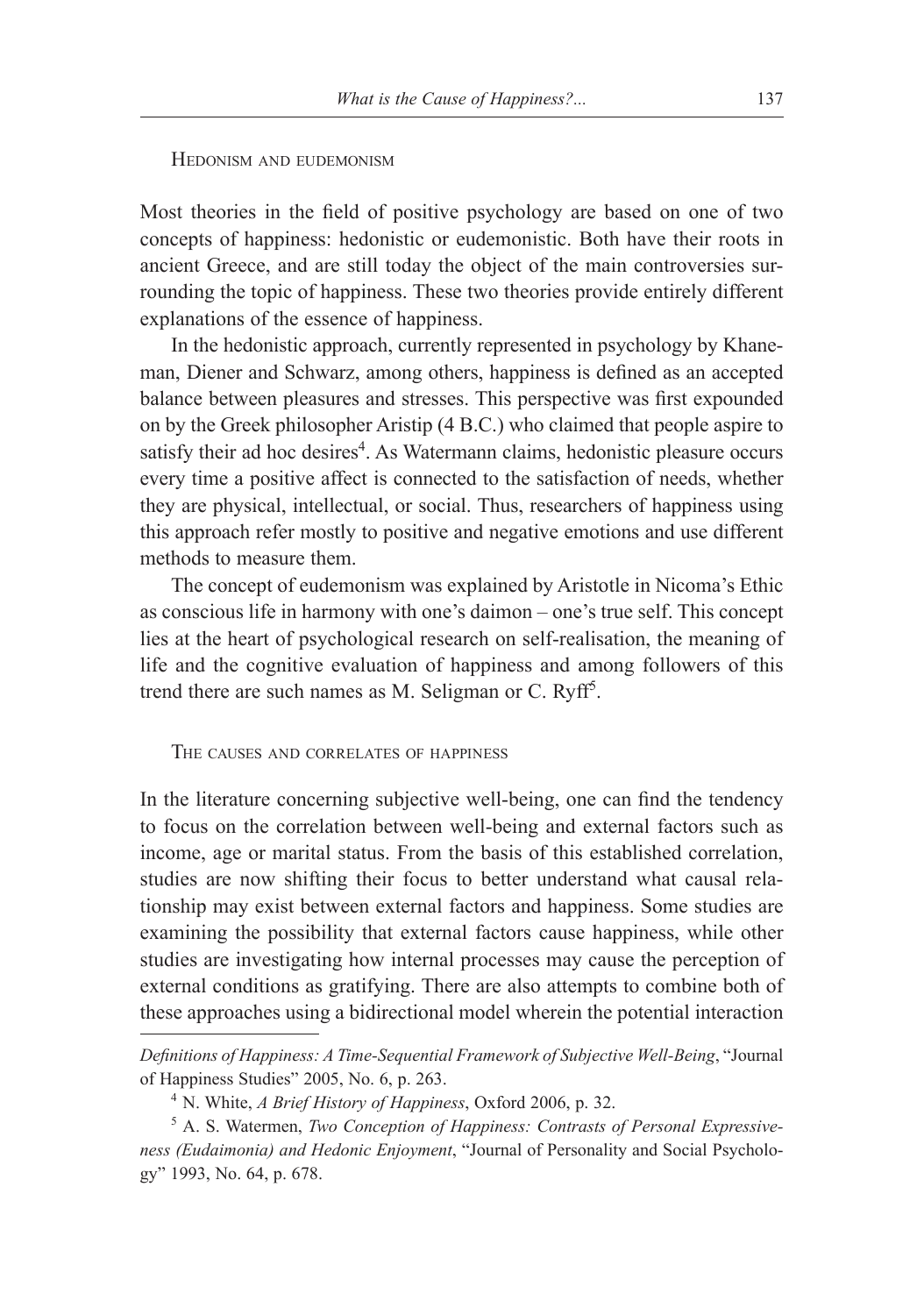of these two possibilities is explored<sup>6</sup>. As these possibilities are investigated however, the results from the cross-sectional research do not allow definite conclusions to be drawn about cause and effect relationships.

Viewed from different approaches, happiness can be defined as a personality trait or as a temporary state. When viewed as at trait, happiness refers to one's predisposition to experience satisfaction frequently, in which case there is the possibility at any given time that a happy person is feeling unhappy. This approach assumes that a person experiences positive emotions frequently because they have the stable trait of happiness. When viewed as a state, happiness refers to a specific moment in time when one is experiencing positive emotions, and therefore would not apply to a person when they are feeling unhappy<sup>7</sup>.

External factors and happiness

According to theories that view happiness as a state, it is understood to be the result of positive external circumstances, situations, and demographic variables. However, these factors together explain only 20% of the variance observed in subjective well-being. The most frequently investigated variables are income, age, sex, employment, education, intelligence, religion, marital status8.

1. Demographic factors

Most research that examines a correlation between age and well-being shows ambiguous results. The popular view that younger people are happier was demonstrated not to be true long ago<sup>9</sup>. Though studies have found that younger people report experiencing positive emotions more often than older people, these results do not necessarily suggest that younger people are happier. What these studies have demonstrated is that younger people experience strong emotions more often, both positive and negative. Other research measuring happiness at different ages has shown that during an average lifespan, the positive affect diminishes over time while satisfaction with life increases $10$ .

<sup>6</sup> C. E. Lance, G. J. Lautenschlager, C. E. Sloan, P. E. Varca, *A Comparison Between Bottom-Up, Top-Down, and Bidirectional Models of Relationship Between Global and Life Facet Satisfaction*, "Journal of Personality" 1989, No. 57, p. 603.

<sup>7</sup> E. Diener, *Subjective Well-Being*, "Psychological Bulletin" 1984, No. 95, p. 565.

<sup>8</sup> E. Diener, E. M. Suh, R. E. Lucas, H. L. Smith, *Subjective Well-Being: Three Decades of Progress*, "Psychological Bulletin" 1999, No. 125, p. 278.

<sup>9</sup> W. Wilson, *Correlates of Avowed Happiness*, "Psychological Bulletin" 1967, No. 67, p. 294.

 $10$  E. Diener, E. M. Suh, R. E. Lucas, H. L. Smith, op. cit., p. 291.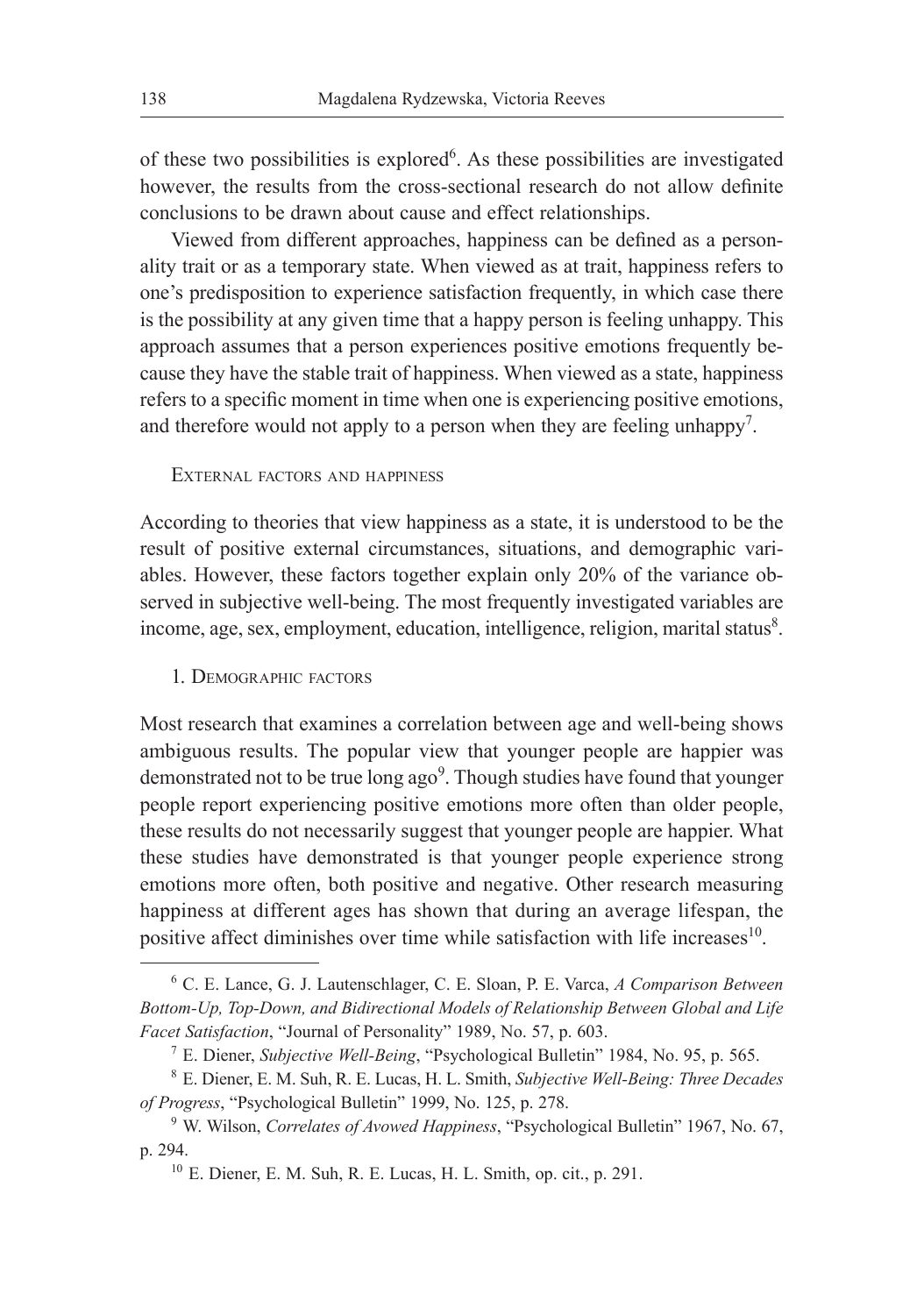Though research suggests that the general level of happiness is fairly equal in both sexes, data also show that depression occurs more often among women. This surprising paradox may be explained by women's tendency to experience stronger emotions in general, both positive and negative $1$ .

Another positive correlation has been shown between satisfaction at work and subjective well-being. The causal relationship cannot be determined and the variables that may be affecting one's well-being would be difficult to pinpoint. It is certain, however, that unemployment is strongly correlated with higher stress and lower life satisfaction $12$ .

Most research shows a weak yet statistically significant correlation between education and well-being. However, when the variables of income and employment status are factored in, no correlation is found. Analysis suggests that despite the possibility of higher education leading to higher life satisfaction, it also often leads to a greater difficulty in satisfying aspirations and expectations<sup>13</sup>. A similar relationship is found between happiness and intelligence. Some studies show a strong correlation between these variables, while others do not. As Wilson noticed, intelligence itself probably does not have a direct influence on the level of happiness experienced, but constructs related to it, such as social or emotional intelligence, may be accurate predictors of one's happiness $14$ .

The results from many opinion polls suggest that religion has a positive influence on subjective well-being, but the relationship is not strong. One explanation attributes the correlation to the social support received from people within the religious community<sup>15</sup>. Another explanation, proposed by Ellison, addresses the role of cognitive differences. According to this researcher, religion provides certain frames of interpretation that lead individuals to experience situations as meaningful, as opposed to accidental occurrences<sup>16</sup>. The majority of research in this field, however, is not representative of the general population as the participant groups are almost all exclusively Christian.

Research conducted throughout many countries has demonstrated that close relationships, especially marriage, are significantly correlated with well-being.

 $11$  Ibidem, p. 292.

<sup>12</sup> M. Argyle, *Causes and Correlate of Happiness*, [in:] *Well-Being: The Foundations of Hedonic Psychology,* eds. D. Khaneman, E. Diener, N. Schwarz, New York 1999, p. 357.

<sup>13</sup> J. Czapiński, *Psychologia pozytywna. Nauka o szczęściu, zdrowiu, sile i cnotach człowieka*, Warszawa 2004, p. 246.

<sup>14</sup> E. Diener, E. M. Suh, R. E. Lucas, H. L. Smith, op. cit., p. 294.

<sup>15</sup> M. Aryle, op. cit., p. 359.

<sup>16</sup> C. G. Ellison, *Religious Involvement and Subjective Well-Being*, "Journal of Health and Social Behavior" 1991, No. 32, p. 83.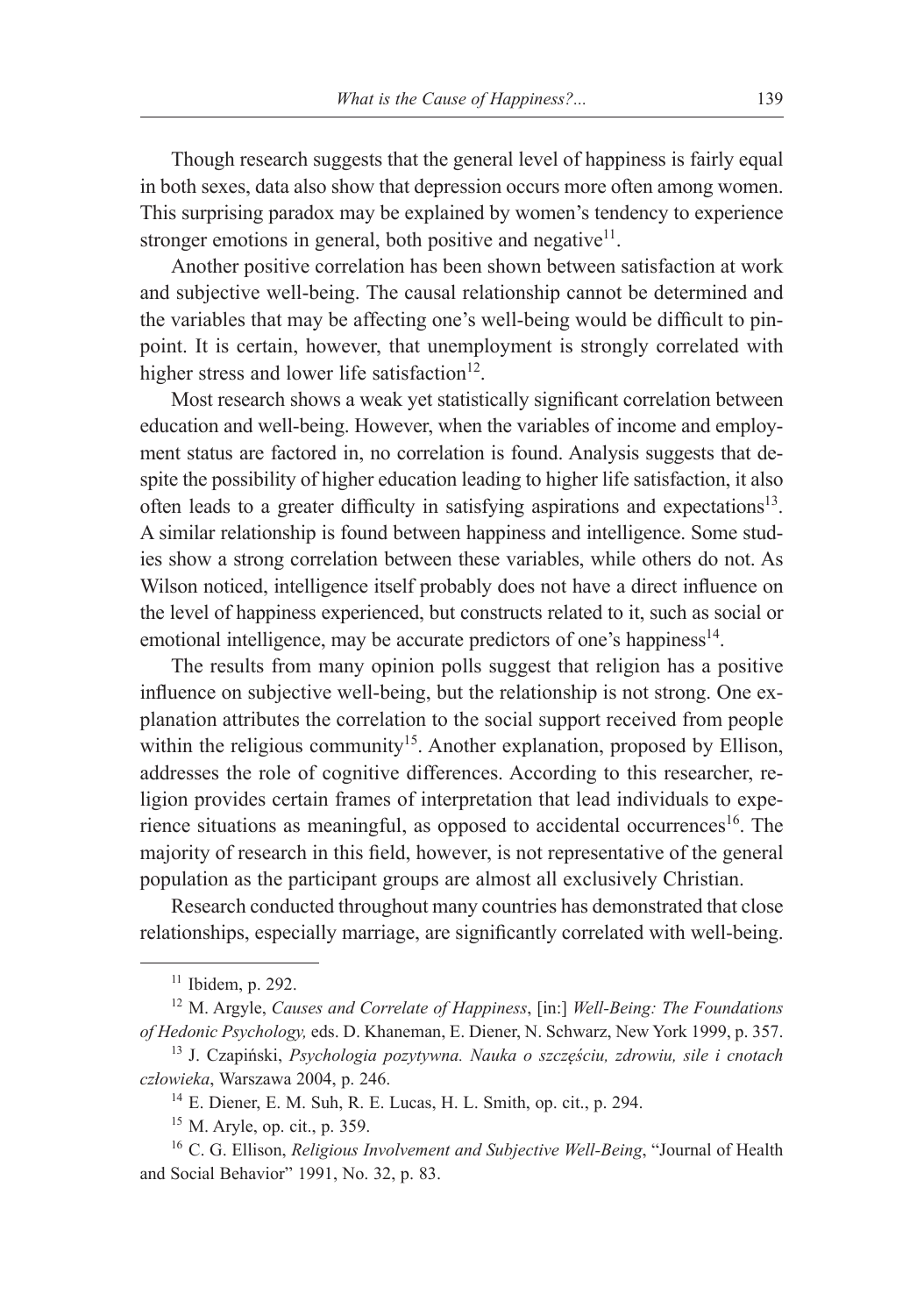Married couples are happier than those who are divorced, widowed, separated or single<sup>17</sup>. Psychologists have two explanations for this correlation. First, longitudinal research shows that happy people are more attractive and therefore more likely to find a partner and stay married. Second, marriage brings a feeling of security, provides opportunities for psychological and physical intimacy, and allows individuals to confirm their identity by having children and filling the social roles of a spouse or parent<sup>18</sup>. These explanations are similar to those seen in relation to subjective happiness and friendship. From one point of view, happy people are more often chosen as friends, and from the other, people with friends are happier as a result of satisfying their need for social affiliation.

2. Income

A vast amount of research shows the difference between rich and poor countries in terms of the population's subjective well-being. As one would predict, inhabitants of richer countries have significantly higher levels of happiness than those in poor countries<sup>19</sup>. When countries are examined individually however, no significant difference in subjective well-being is found between rich and poor individuals within the same nation. It appears that income is positively correlated with well-being up until the point at which basic needs are satisfied $20$ .

Interesting conclusions can be drawn from research examining lottery winners. These studies show that as soon as the short-lived joy of winning has passed, these individuals are no happier than before winning<sup>21</sup>. Some researchers explain this effect with the "hedonistic mill" theory, which suggests people adapt quickly to new situations which cause happiness and return to a hedonistic neutrality<sup>22</sup>. By analysing the behaviour of lottery winners, one can conclude that although the winner's life situation has changed dramatically, their approach to life has remained the same, and therefore their well-being remains unchanged.

 $17$  E. Diener, op. cit., p. 556.

<sup>18</sup> A. Carr, *Positive Psychology. The Science of Happiness and Human Strengths*, East Sussex 2004, p. 41.

 $19$  E. Diener, E. M. Suh, R. E. Lucas, H. L. Smith, op. cit., p. 288.

<sup>20</sup> Ibidem, pp. 287–288.

<sup>21</sup> P. Brickman, D. Coates, R. Janoff-Bulman, *Lottery Winners and Accident Victims: Is Happiness Relative?*, "Journal of Personality and Social Psychology" 1978, No. 36, p. 920.

<sup>22</sup> E. Diener, R. E. Lucas, C. N. Scollon, *Beyond the Hedonic Treadmill*, "American Psychologist" 2006, No. 61, p. 305.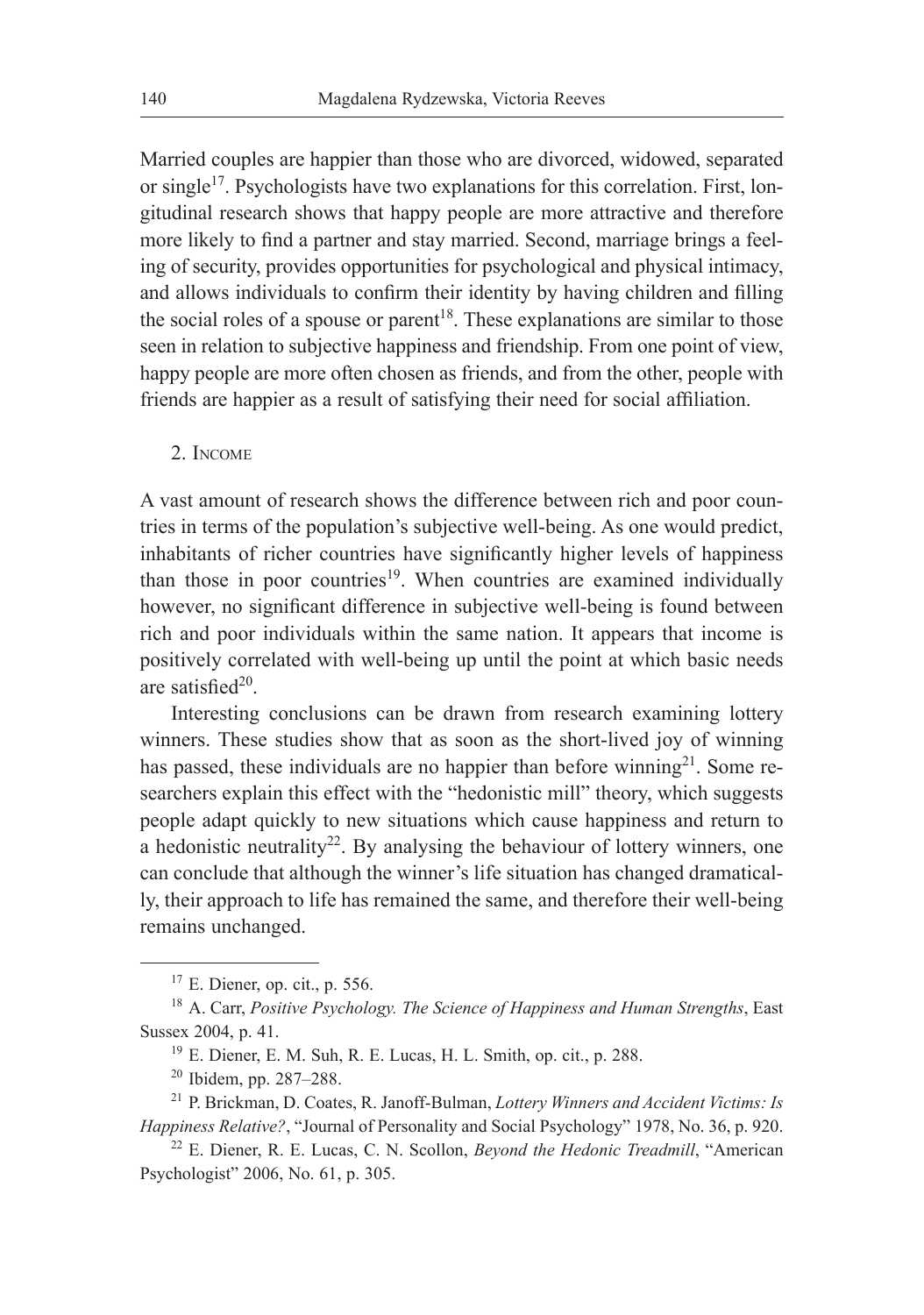When attempting to explain the influence of income on well-being, researchers have concluded that there is no direct effect. It is assumed that the social status and power connected with money have a more direct influence on well-being than the money itself<sup>23</sup>.

#### 3. Biological factors

A considerable amount of research has shown a positive correlation between well-being and health, particularly subjective evaluations of health and indicators such as amount of sleep or physical activity<sup>24</sup>. Many people believe that happiness leads to good health, but a causal relationship has not been determined scientifically. Research shows that healthy people are happier than sick people, and happy people are healthier than unhappy people<sup>25</sup>.

Internal processes and happiness

1. Personality

From research conducted with twins, Lykken and Tellegen have concluded that 40-50% of the variance in current well-being and 80% of long-term well-being is hereditary. It may be assumed that short periods of happiness are dependent on life circumstances, while longer periods of happiness (ten years or more) show more stability and are conditioned by personality features and genes<sup>26</sup>.

The predisposition to experience happiness or unhappiness causes a relative stability in the level of happiness experienced, regardless of changing situations over time. Researchers have shown that extroverts experience more positive emotions than introverts regardless of the amount of social contacts, but found no difference between the two groups in the degree of negative emotions experienced. A difference was found in the case of neurotic people, who experience more negative emotions than people with a low intensity of this characteristic<sup>27</sup>.

 $23$  E. Diener, op. cit., p. 553.

<sup>24</sup> A. Campbell, P. E. Converse, W. L. Rodgers, *The Quality of American Life*, New York 1987, p. 67.

<sup>25</sup> A. Zautra, A. Hempel, *Subjective Well-Being and Physical Health: A Narrative Literature Review with Suggestions for Future Research*, "International Journal of Aging and Human Development" 1984, Vol. 19, No. 2, pp. 91–110.

<sup>26</sup> D. Lykken, A. Tellegen, *Happiness is Stochastic Phenomenon*, "Psychological Science" 1996, No. 7, p. 187.

<sup>27</sup> C. L. Rusing, R. J. Larsen, *Extraversion, Neuroticism, and Susceptibility to Positive and Negative Affect: A Test of Two Theoretical Models*, "Personality and Individual Differences" 1997, No. 22, p. 608.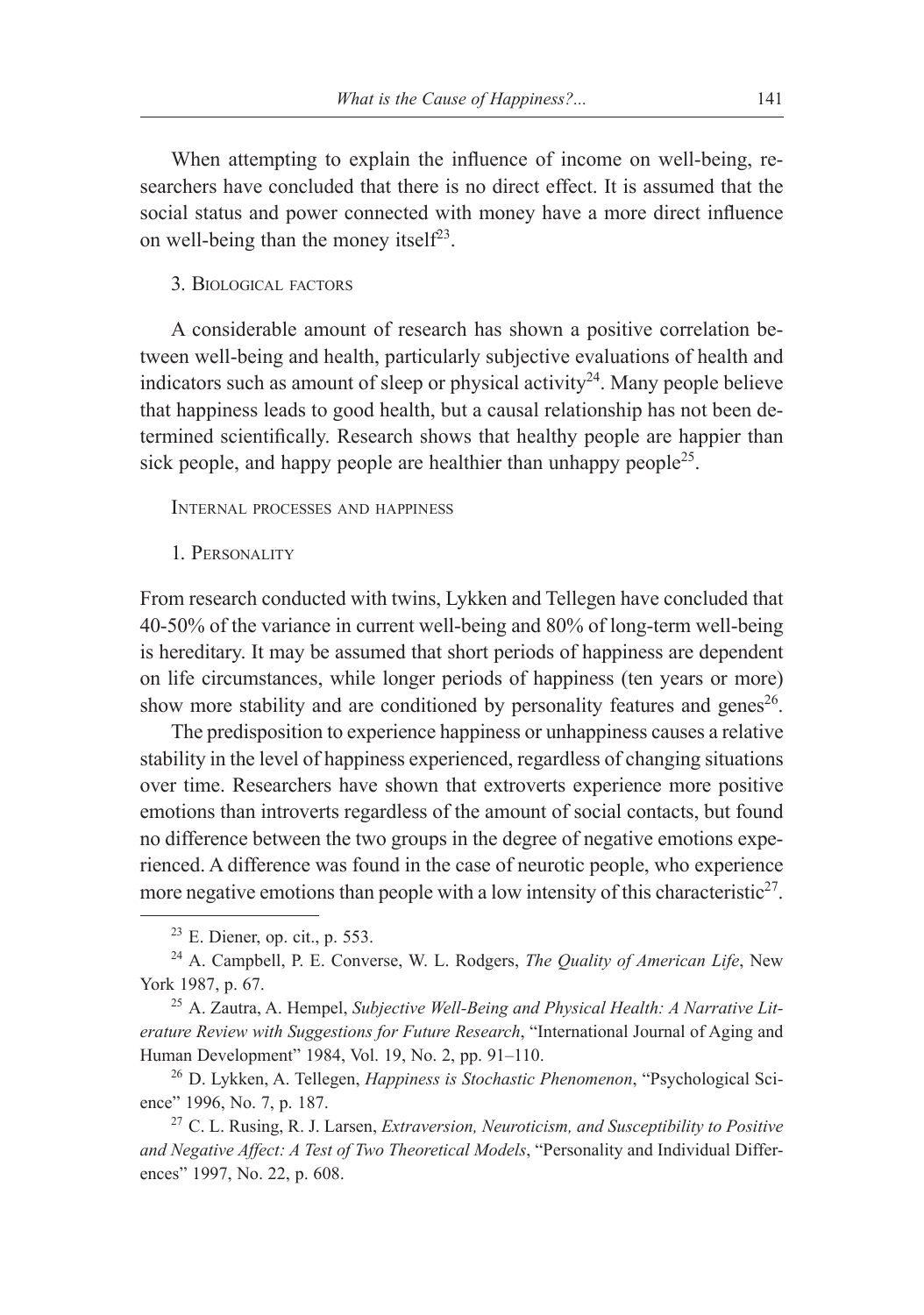One of the most interesting explanations for the difference between extroverts and introverts suggests that the characteristic of extroversion is the result of experiencing more positive emotions. Another explanation refers to matching personality with environment; that is, people may be predisposed to experience more positive emotions, but the emotions arise only when positive circumstances happen in their life. On the basis of their research, Diener, Fuijita and Pavot come to the conclusion that personality may even create situations which increase or decrease subjective well-being<sup>28</sup>.

#### 2. Optimism

One of the suggested causes of subjective well-being is a particular personality trait - optimism. Psychologists view this trait as a kind of naivety, an illusion essential for survival. The phenomenon is often described as self-deception, positive illusion, or as is found in literature, Pollyanna syndrome. Many researchers claim that pessimism is a more realistic approach to the world, but the majority of healthy people undergo positive illusions. Optimists have stronger motivation to act, are able to deal better with problems, and are happier29. The personality trait of optimism is characterised by the predisposition to expect positive things to happen in the future. This leads to the application of effective coping strategies which focus on solving a problem<sup>30</sup>.

Another approach to the phenomenon of optimism was proposed by Seligmann, who defined it as a method of explaining circumstances. Optimists differ from pessimists in the way they attribute failures, which they ascribe to external factors which are specific and unstable, such as unfavourable circumstances, whereas successes are attributed to stable, long-term and internal causes. An extreme pessimistic approach may lead to the conviction that one has no influence over anything which results in "learned helplessness", characterised by failure to take action even when there is a possibility for change. Optimism and pessimism are developed in childhood and are largely depend on the style of explanation children have seen their parents use. There is also a method to modify an individual's pessimistic tendencies based on the model of cognitive therapy $31$ .

 $28$  E. Diener, E. M. Suh, R. E. Lucas, H. L. Smith, op. cit., p. 281.

<sup>29</sup> A. Carr, op. cit., pp. 97–98.

<sup>30</sup> M. Scheier, C. Carter, *Optimism, Coping and Health: Assessment and Implication of Generalized Outcome Expectancies*, "Health Psychology" 2004, No. 4, p. 222.

<sup>31</sup> M. Seligman, *Optymizmu można się nauczyć*, tłum. A. Jankowski, Poznań 1996, p. 67.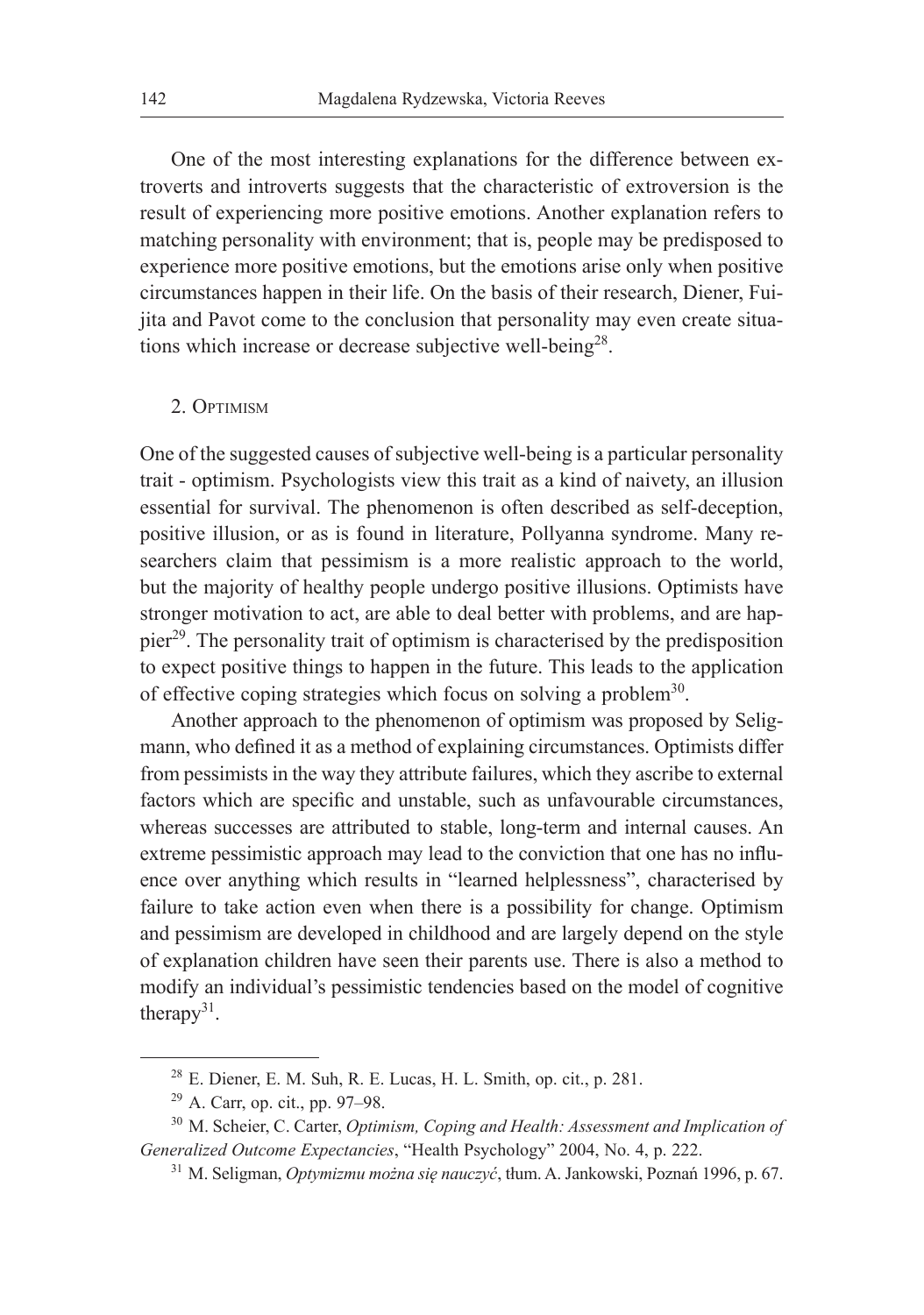#### 3. Comparative theories

Comparative theories examine the influence of comparisons on happiness. Michalos suggests that people compare themselves with others, but also relate to past conditions, aspirations, needs and goals $^{32}$ .

Psychologists often investigate social comparisons. It is well known that individuals who make downward comparisons (i.e., with people they consider weaker in the field of the comparison) are happier than people who make upward comparisons. However, more complex analysis shows that both upward and downward comparisons may increase or decrease subjective well-being<sup>33</sup>. Social comparisons do not have long-term influence on the level of happiness experienced. In particular, happy people seem to be less influenced by social comparisons<sup>34</sup>.

Aspirations, or the difference between the present state and that which one would like to achieve, are also considered to be a factor that influences happiness. Aspirations that are either too high or too low may decrease well-being and lead to fear or boredom. However, it is now considered that the act of working toward one's aspirations has a stronger influence on happiness than actually fulfilling them<sup>35</sup>.

#### 4. Theories of goals and motivation

According to the theory of goals, happiness is a result of accomplishing conscious goals and desires or satisfying less conscious needs. Some researchers emphasise the importance of having goals, which increase well-being by giving meaning to daily life $36$ . It is possible that happiness does not come from achieving the goal, but rather from the process of working toward it.

<sup>32</sup> A. C. Michalos, *Multiple Discrepancies Theory (MDT)*, "Social Indicators Research" 1985, No. 16, p. 350.

<sup>33</sup> B. P. Buunk, R. L. Collins, S. E. Taylor, N. W. van Yperen, G. A. Dakot, *The Affective Consequence of Social Comparison: Either Direction has its Ups and Downs*, "Journal of Personality and Social Psychology" 1990, No. 59, p. 1240.

<sup>34</sup> S. Lyubomirsky, *Why Are Some People Happier Than Others?*, "American Psychologist" 2001, No. 56, p. 242.

<sup>35</sup> M. Csikszentmihaly, *Flow: The Psychology of Optimal Experience*, New York 1990, p. 45.<br><sup>36</sup> N. Cantor, C. A. Sanderson, *Life Task Participation and Well-Being. The Importance* 

*of Taking Life in Daily Life*, [in:] *Well-Being: The Foundation of Hedonic Psychology*, eds. D. Khaneman, E. Diener, N. Schwarz, New York 1999.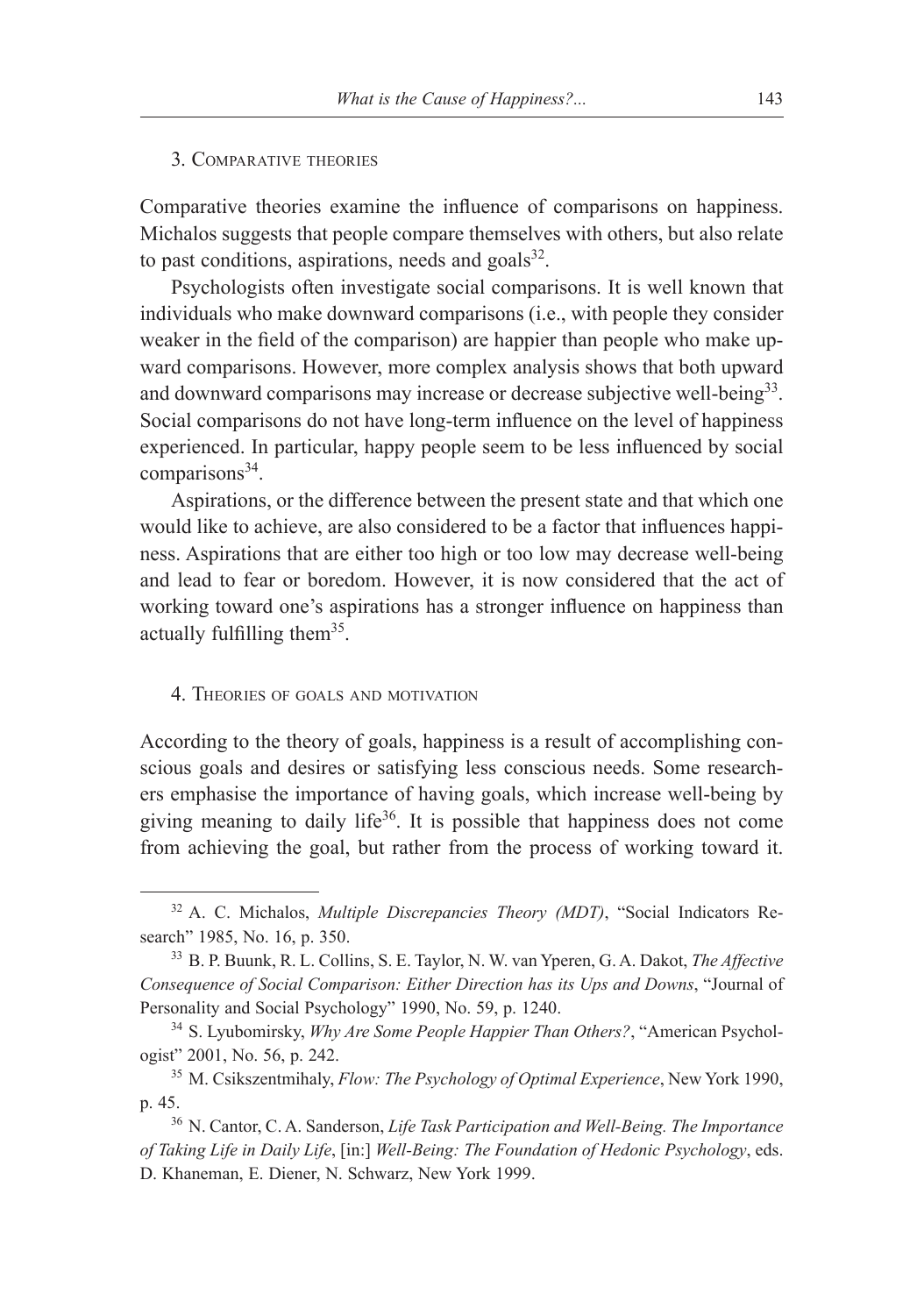Burnstein, Schultheiss and Grassman demonstrated that only progress toward goals consistent with motivation was correlated with subjective well-being<sup>37</sup>.

External motivation depends on the expected result of an action. In the context of Ryan and Deci's theory, internal motivation, which is connected to a higher level of well-being, is "a tendency toward spontaneous interest, exploration and becoming familiar with new pieces of information, abilities and sensation"<sup>38</sup>. These authors describe a continuum of self-determination with the extremes of internal motivation and non-motivation within which one may distinguish different grades of external motivation.

The majority of internal motivation is connected with so-called "autotelic" activity, which we perform not for external benefit, but because the activity itself brings an internal and immediate gratification. Michaly Csikszentmihaly, who created the concept called "flow", explains that happiness is achieved when a person has the conditions to experience flow, a state of full commitment in whatever one is doing. Such an autotelic person experiences more positive states and has a stronger conviction that life is useful and meaningful<sup>39</sup>.

#### Aspiring for happiness

Despite research that suggests our level of happiness is biologically determined, the majority of psychologists claim that over time happiness can be changed as a result of conscious effort. Data show that individuals may change the amount of experienced happiness by noticing patterns of thinking and altering the way one interprets the world. According to the broaden-and-build theory from Barbara Fredrickson, frequent experiences of positive emotions over time leads to greater openness, improved ability to respond to difficult situations, increase in personal resources, and further experiences of positive emotions. Fredrickson asserts if a person's experiences of positive emotions in relation to negative ones exceeds 3:1, such a person is in a so-called ascending spiral and will experience "flourishing", an optimal state of functioning connected with well-being, productivity, progress and resilience<sup>40</sup>.

<sup>37</sup> J. C. Brunstein, O. C. Schultheiss, R. Grässmann, *Personal Goals and Emotional Well-Being: The Moderating Role of Motive Dispositions*, "Journal of Personality and Social Psychology" 1998, No. 75, p. 496.

<sup>38</sup> R. Deci, R. Ryan, *Intrinsic Motivation and Self-determination in Human Behavior*, New York 1985, p. 58. <sup>39</sup> M. Csikszentmihaly, op. cit., p. 39.

<sup>40</sup> B. Fredrickson, *Positivity*, New York 2009, p. 33.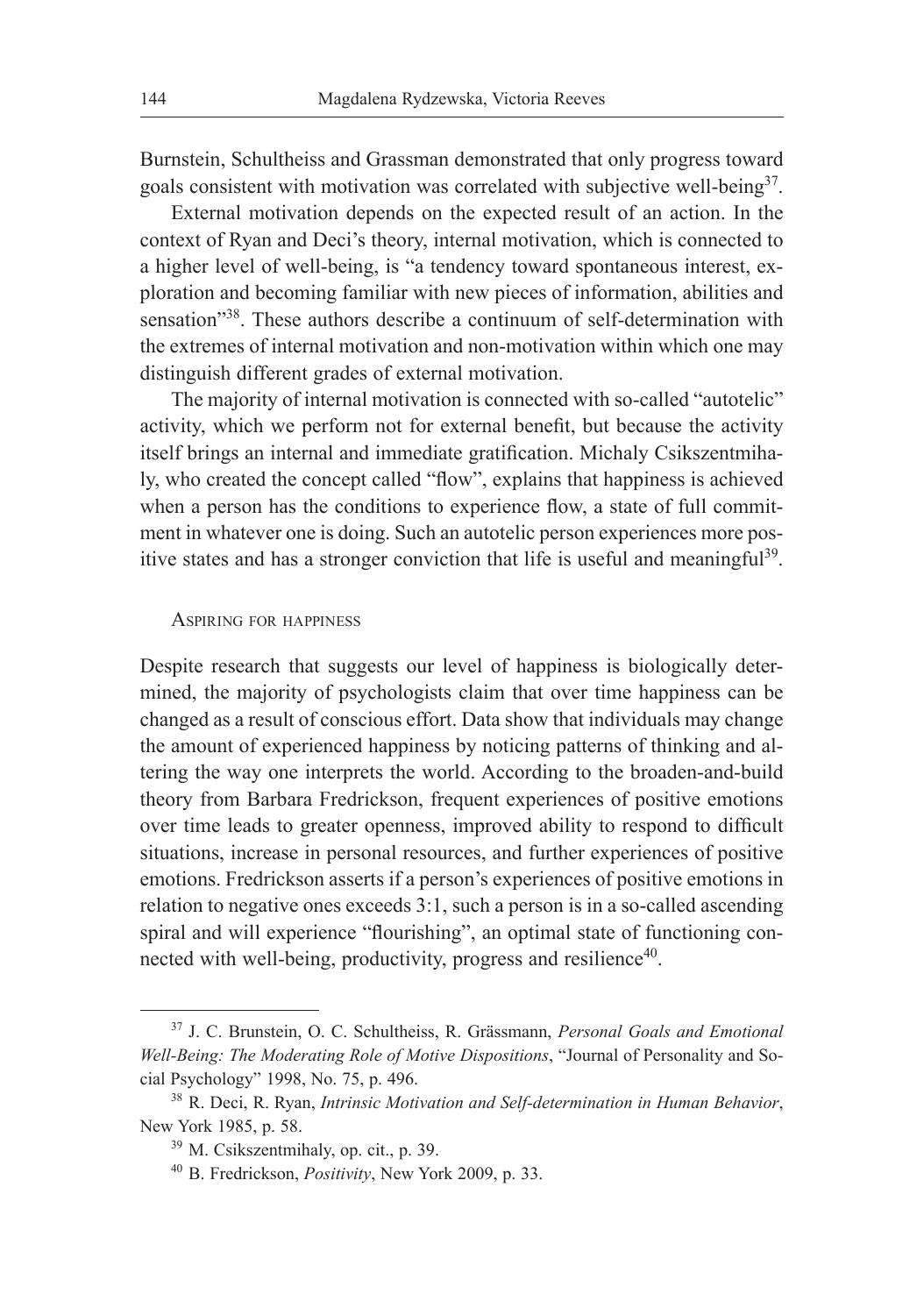## II. THE BUDDHIST VIEW

Buddhist teachings are traditionally categorised into three levels: Small Way (Hinayana), Great Way (Mahayana), and Diamond Way (Vajrayana)<sup>41</sup>. Each of these levels teach a different system of ethics connected with view and practices. As Lama Jigme Rinpoche writes, "It does not mean that there are three separate categories of practices. This division demonstrates more difference in the personal attitude of the practitioner and his individual abilities"<sup>42</sup>. Each level is more demanding than the one before and contains the teachings of the previous one. Psychology inspired by Buddhism tends to focus on the first of these levels $43$ .

SMALL WAY

The first people who wanted to learn from Buddha after his enlightenment were egoists interested in their own liberation from suffering and achieving peace of mind. Buddha taught them hiragana teachings called "the Four Noble Truths", which concern the theories of cause and effect (karma) and the emptiness of ego. As Frauwallner explains, "in Buddhism, all factors which create personality and which may be considered as real ego are grouped in five aggregates (skandhas). There are: form or - in this context a much more suitable term – body (rupa), feeling (vedana), perception (samjna), dispositions (samskara), and consciousness (vijnana)"<sup>44</sup>. The emptiness of the subject means the lack of a unifying principle which could be the bases for the five skandhas. The realisation of this is enlightenment in hinayana. The way towards this goal is to respect the cause and effect found in daily life, firstly by avoiding negative actions and engaging in positive ones. Negative actions are understood as those which cause harm to others and positive actions as those which bring benefit. Acting in this way, the practitioner may achieve relief from emotional confusion, or individual liberation (pratimoksa) $45$ .

 $41$  Typology followed by the article is specific for some of Vajrayana schools and does not reflect the view of each of mentioned schools.

<sup>&</sup>lt;sup>42</sup> Jigme Rinpocze, *Po prostu praktykujemy*, tłum. W. Tracewski, "Diamentowa Droga, kwartalnik Związku Buddyjskiego Karma Kagyu" 2008, No. 44, p. 33.

<sup>43</sup> Jamgon Kongtrul Lodro Thaye, *Buddhist Ethic*, trans. the Kalu Rinpoche Translation Group, New York 2003, p. 303.

<sup>44</sup> E. Frauwallner, *Historia filozofii indyjskiej*, tłum. L. Żylicz, t. 1, Warszawa 1990, p. 206.

<sup>45</sup> Jamgon Kongtrul Lodro Thaye, op. cit., p. 87.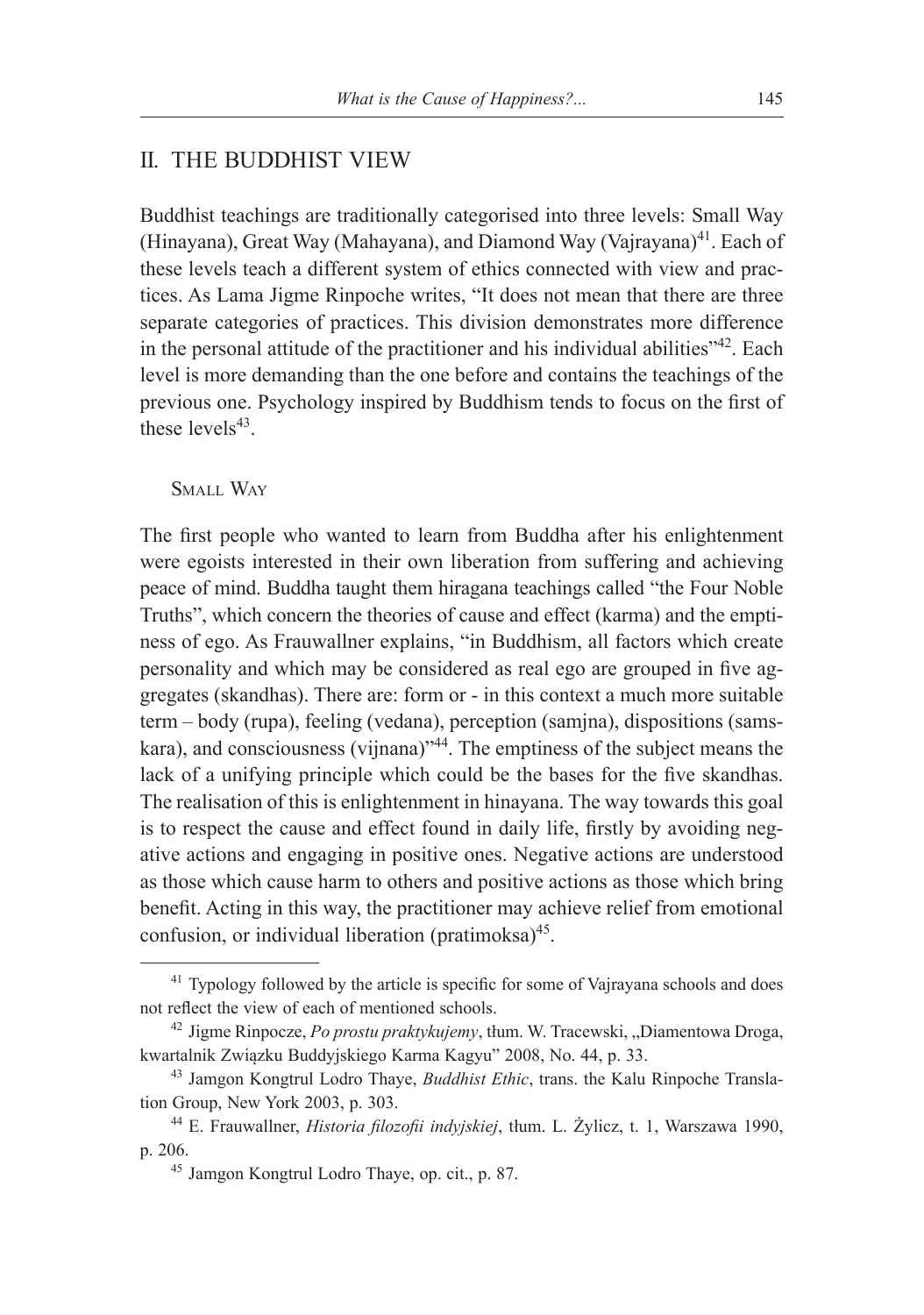#### GREAT WAY

On this level, Buddha taught altruists interested in activity that would benefit all beings. Great Way teachings concern compassion connected with the Bodhisattva attitude, the wish to achieve enlightenment for the benefit of all, and the understanding of emptiness, both of ego and phenomena. Emptiness of phenomena is understood to mean lack of substance which, according to non-Buddhist philosophies, guaranteed reality and independent existence to all things. That is why Buddhist philosophy describes phenomena (dharma) constituted of the mind, not of things. Balanced development of wisdom and compassion understood in this way is the basis of Mahayana.

The basis of ethics in the Great Way is an altruistic motivation to act for the benefit of all. The focus shifts from actions in the external world to the internal conditions that cause them. Compassion, defined in Buddhism as the wish for others to avoid suffering and its cause, and love, defined as the wish for others to have happiness and its cause, are the motivation of these practitioners actions and lead to the development of all inherent qualities. Of course, the broad motivation also includes the hinayana goal of individual liberation and avoidance of negative actions, so that one may be of more benefit to others without being caught up in one's own suffering. One's happiness is then a method to develop and a side-effect of acting for the benefit of others.

#### DIAMOND WAY

The most skilful students of Buddha were able to see him not as an external teacher, but as a mirror of the potential of their own mind, which is in its essence able to experience the world as perfection. The teachings in the Diamond Way concern holding a "pure view", i.e., seeing everything on the highest level, experiencing phenomena as manifestations of one's mind, and perceiving beings as having the nature of Buddha, or the potential for enlightenment. One can say that the philosophical basis of Diamond Way is the view of Mahayana with the emphasis put on teachings about Buddha nature, or the nature of the mind itself. As III Karmapa writes in his *Wishes of Mahamudra*, "Observing phenomena, none is found. One sees mind. Looking at mind, no mind is seen, it is empty in essence. Through looking at both, one's clinging to duality naturally dissolves. May we realize mind's nature, which is clear light"<sup>46</sup>. The insight that the one who is experiencing, the act of experiencing, and the experience

<sup>46</sup> O. Nydahl, *The Great Seal, Limitless Space and Joy*, San Francisco 2004, p. 150.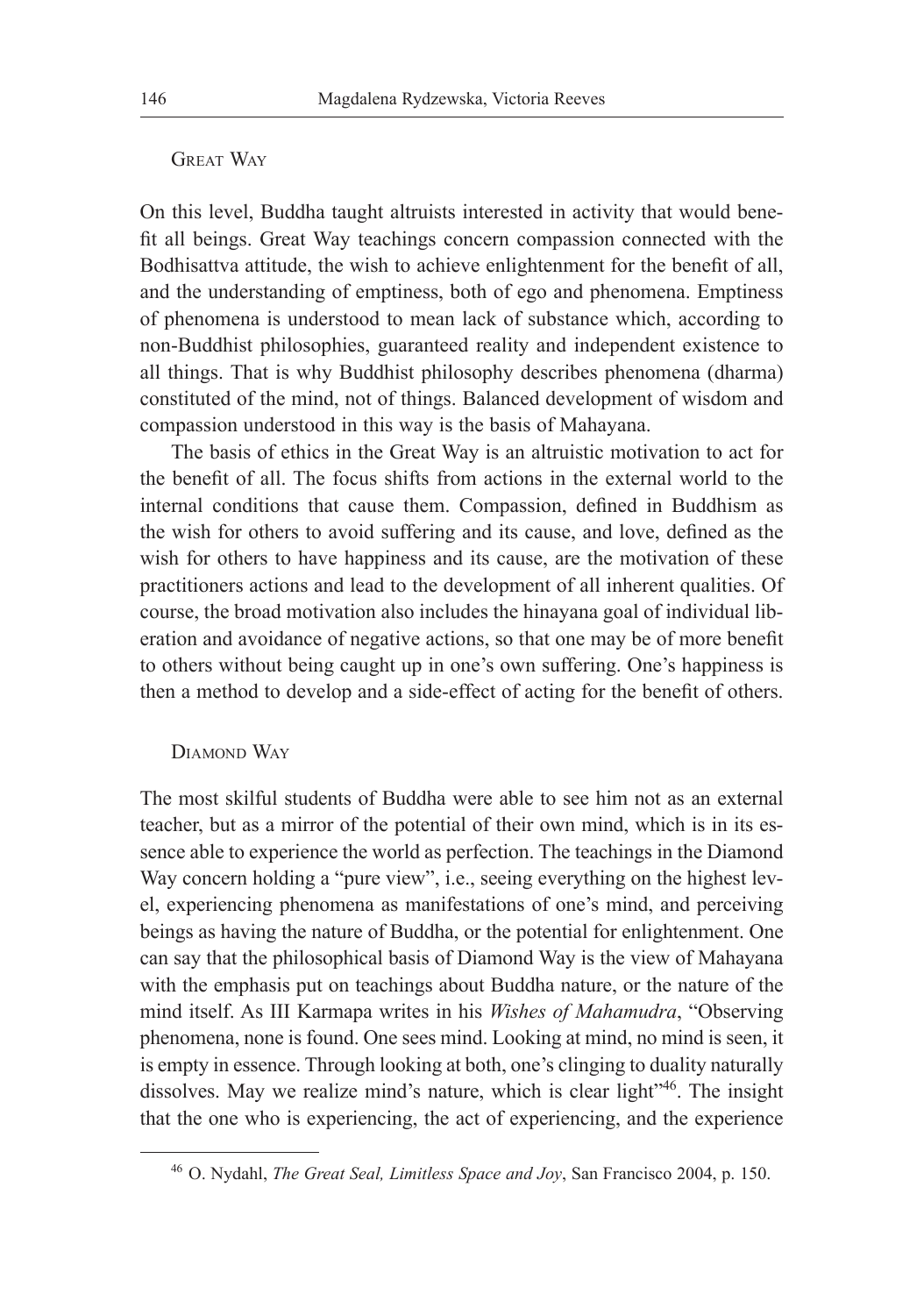itself are parts of the same totality (because they are empty), allows one to see the world from the point of view of a Buddha, one who has realised the nature of the mind.

Ethics on this level are based on continuously holding this pure view and are no longer focused on individuals' internal conditions or external circumstances, but rather on the very consciousness of the one who is experiencing. As Ole Nydahl writes, "Whoever dares to trust his basic goodness and, regardless of the reflection in the mirror, to touch the mirror itself, gets everything. When consciousness stops to run after waves and rests in the ocean itself, when it turns from impermanent experiences to the one who is experiencing them, the only spontaneously arising joy remains"<sup>47</sup>.

**TWO TRUTHS** 

The frame in which Buddhist teachings are given is known as the two truths. The absolute truth is what Buddhas perceive and is connected with the experience of timeless consciousness in which everything manifests, while the relative truth relates to mistaken recognition from the perspective of conceptualising the mind. Everything that can be intellectually recognised, that is the object of experience of unenlightened beings, that is changing and therefore not absolute, belongs to the level of relative truth. Despite this distinction, both truths ultimately share the same nature of one reality<sup>48</sup>.

The question of the cause of happiness has to do with conditions and therefore relates to the relative level. On this level, the causes of happiness are positive thoughts, words, and actions. However, the relative truth, commonly perceived as intersubjective, is illusory. "The highest level of functioning is the highest level of truth. The better one feels, the smoother everything moves<sup>149</sup>. In other words, happiness and joy as the highest level of the mind's functioning are expressions of its nature, timeless and without cause. In this sense, joy and happiness are perceived as unconditioned because they are inseparable qualities of the nature of mind. From the point of view of absolute truth, happiness has no cause.

<sup>47</sup> Idem, *Happiness*, [in:] *From Buddhism to Science and Back*, ed. A. Przybysławski, Opole–Velez–Malaga 2007, p. 141

<sup>48</sup> Jamgon Mipham, *Introduction to the Middle Way*, transl. Padmakara Translation Group, Boston 2002, p. 195.

<sup>49</sup> O. Nydahl, *Happiness*, op. cit., p. 145.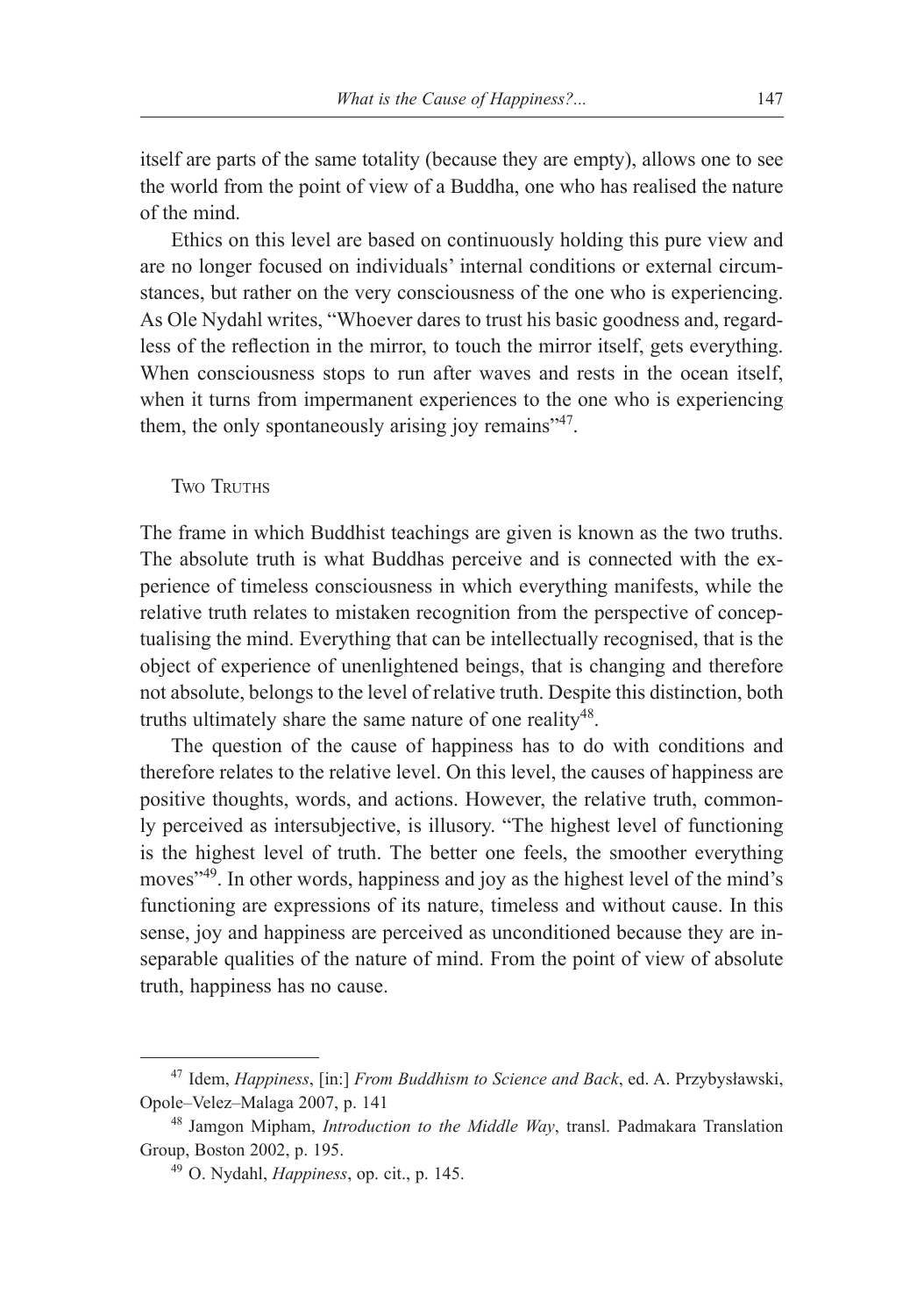## III. BUDDHISM AND PSYCHOLOGY

Although different psychological concepts give distinct definitions of happiness, it is most often understood as a positive emotion, and therefore pleasant to experience. According to Buddhism, emotions that are experienced incorrectly are considered negative phenomena, regardless of whether they are pleasant to experience or not. In this context, emotions are said to be disturbing because they cause mental activity and cause mind to be constantly following something instead of resting calmly. They are connected with "the state of mind which appears when mind in functioning in a dualistic way, they are the habitual clinging which causes us to automatically classify our experiences depending on whether our 'ego' considers them as desired, repellent, or neutral"50. However, as long as an individual is not enlightened, cultivating some of these states of mind is more beneficial than others. The teachings of *abhidharma* speak of 51 mental states, 11 of which are described as positive and are the basis for development, including trust, respect for oneself, and diligence<sup>51</sup>. A similar view of positive emotions is presented by Barbara Fredrickson in her broaden-and-build theory. Frequent experiences of positive emotions leads to a broadening of cognitive perspectives and an increase in personal resources, which enables further development and even more frequent experience of these emotions<sup>52</sup>. The Buddhist term describing unconditioned happiness is a Sanskrit word, *sukkha*, which in a psychological context can be defined as a state of flourishing. This flourishing results from mental balance and insight into the nature of reality, not from fleeting emotional states arisen on the basis of the senses or conceptual stimulation<sup>53</sup>.

Psychological theories differ on the issue of how much influence one can have on the level of one's own happiness. However, despite the underlining the possibility of change, the majority of theories accept the existence of a certain biological level unique to each individual which cannot be overcome. Buddhism proposes in this point the concept of Buddha nature, or potential for the unconditioned happiness of enlightenment, which is inherent in every being and is possible to achieve in a single life time.

<sup>50</sup> Gendyn Rinpoche, *Praca z emocjami*, tłum. M. Góralski, Katowice 1993, p. 13.

<sup>51</sup> Mipham Rinpoche, *Gateway to Knowledge*, trans. Erick Pema Kunsang, Vol. 1, Hong Kong 1997, pp. 24–25.

<sup>52</sup> B. Fredrickson, op. cit., p. 55.

<sup>53</sup> P. Ekman, R. J. Davidson, M. Ricard, A. Wallace, *Buddhist and Psychological Perspectives on Emotions and Well-Being*, "Current Directions in Psychological Science" 2005, Vol. 14, No. 2, p. 54.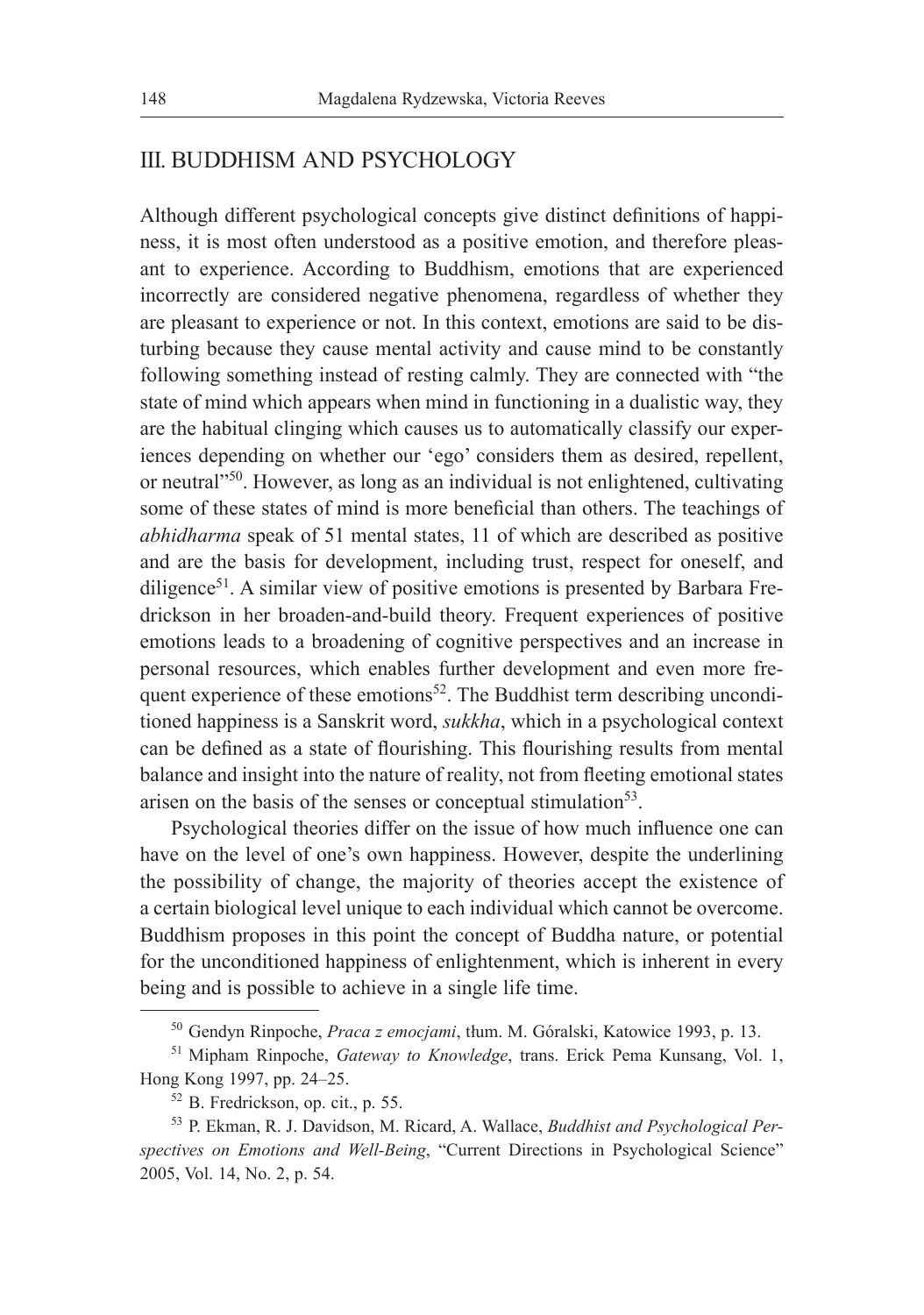It is also worth noting differences in the goal. In psychology, especially in the field of positive psychology, the goal of development is to be a well-functioning individual and attain happiness. This is also the goal of hinayana Buddhism. In the view of Mahayana, conditioned happiness is only a side effect, a beneficial condition for development, but the goal is to help others to attain enlightenment, the state of unconditioned happiness.

Summarising this overview of psychological concepts, one can say that the majority of them address correlations and not causes. Psychologists are not able to affirm what the cause of happiness is, they can only describe the probability of the coexistence of feelings of happiness with other factors. In Buddhism, the answer to the question of the cause of happiness is twofold. On the relative level, the cause is positive thoughts, words and actions, while on the absolute level there is no cause, happiness is a quality of mind inseparable from mind itself. Comparing those two fields, one can say that psychological explanations of conditioned happiness using bottom-up models that refer to external phenomena are similar to the teachings of hinayana Buddhism. On the other hand, the top-down models which concern internal determinants are closer to the view of Mahayana Buddhism. Very few psychological theories go beyond those two fields. The exception may be the theory of flow, which puts the emphasis on the one who is experiencing instead of focusing on outer conditions.

In both psychology and Buddhism it is difficult to make a clear distinction between one level of explanation and another. External conditions influence feelings of happiness while internal conditions determine the perception of experiences as being happy or not. Both of these processes happen at the same time, and happiness is the result of both. The three levels of Buddhist ethics can not be separated either, as Gampopa explains, because regardless of the distinctions, they all have the same nature. If there is a conflict between different ways of behaving resulting from different kinds of ethics, one should act according to the ethics of the higher level, because it contains the ethics of the lower levels. On a practical level, the emphasis is put on the conscious decision to adapt one's behaviour both to the situation and to one's ability to solve it in the most productive way<sup>54</sup>.

The causes and mechanisms of happiness and other positive emotions is of limited interest for psychologists. In the last few decades, the majority of research has focused on furthering our knowledge of disorders and effective ways to treat them. With the development of positive psychology, an opportunity has appeared to balance the two fields of psychology and Buddhism.

<sup>54</sup> Jamgon Kongtrul Lodro Thaye, op. cit., p. 303.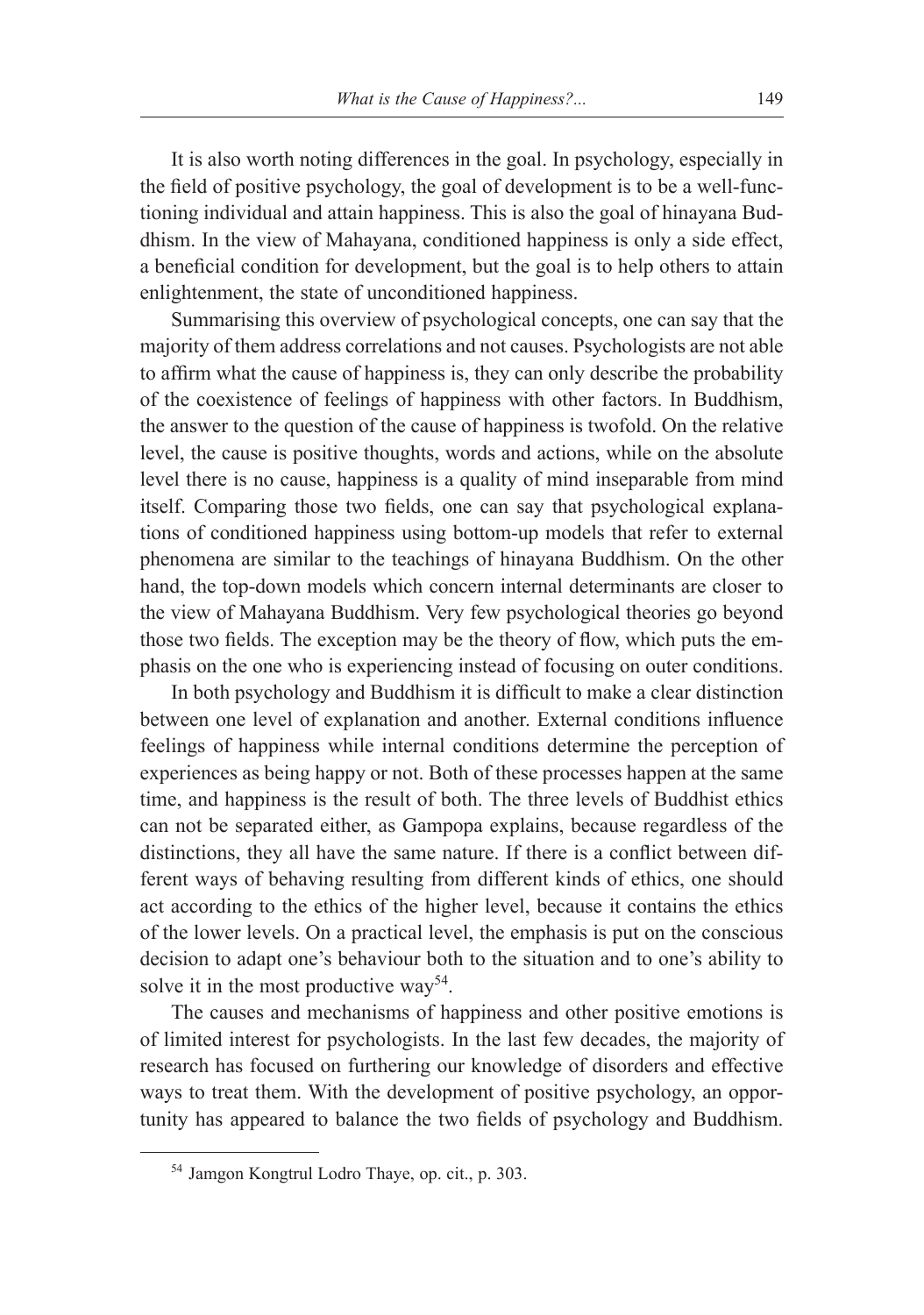Such a balanced approach would relate to the meaning of the word Buddha, which is best illustrated in its Tibetan translation: sangs rgyas (sangye). Sangs means purifying mind from all disturbances or negative states of mind which prevent individuals from being able to experience the nature of mind with its inseparable unconditioned primary happiness, and rgyas means development of all mind's inherent positive qualities and among them the ability to experience this unconditioned happiness.

## **SUMMARY**

The philosophy and methods found in Buddhism have inspired researchers for decades. Meditation in particularly seems to be an effective tool for improving functioning in many aspects of life. As research has shown, meditation practitioners appear to be happier and to manage stress better than non-meditating people55. Buddhist methods have also had wider application in therapies (e.g. mindfulness MBSR).

The growing interest of psychologists in this field results in even better methodologically designed research, based not only on the methods of self-report. Research conducted with modern methods of neuroimaging show that meditative practice may lead to permanent changes in the brain<sup>56</sup>. Psychologists also notice the need to examine not only the meditative technique, but also the context in which it is used and the influence it has on the practitioner's life.

#### BIBLIOGRAPHY

- 1. Argyle M., *Causes and Correlate of Happiness*, [in:] *Well-Being: The Foundations of Hedonic Psychology,* eds. D. Khaneman, E. Diener, N. Schwarz, New York 1999, pp. 353–373.
- 2. Brickman P., Coates D., Janoff-Bulman R., *Lottery Winners and Accident Victims: Is Happiness Relative?*, "Journal of Personality and Social Psychology" 1978, No. 36, pp. 917–927.

<sup>55</sup> Cf. R. König, Malinowski P., *Does Buddhist meditation increase happiness?*, 4th European Conference on Positive Psychology: Book of Abstracts, 1–4 July 2008, Opatija, Croatia 2008, p. 314; M. Rydzewska, *Praktyka medytacyjna a subiektywne poczucie*  szczęścia, "Psychologia Jakości Życia" 2011, nr 2, pp. 117–130.

<sup>56</sup> A. Lutz, L. L. Greischar, N. B. Rawlings, M. Ricard, R. J. Davidson, *Long-Term Meditators Self-Induce High-Amplitude Gamma Synchrony During Mental Practice*, *"*Proceedings of the National Academy of Sciences of the United States of America" 2004, Vol. 101, No. 46, p. 16370.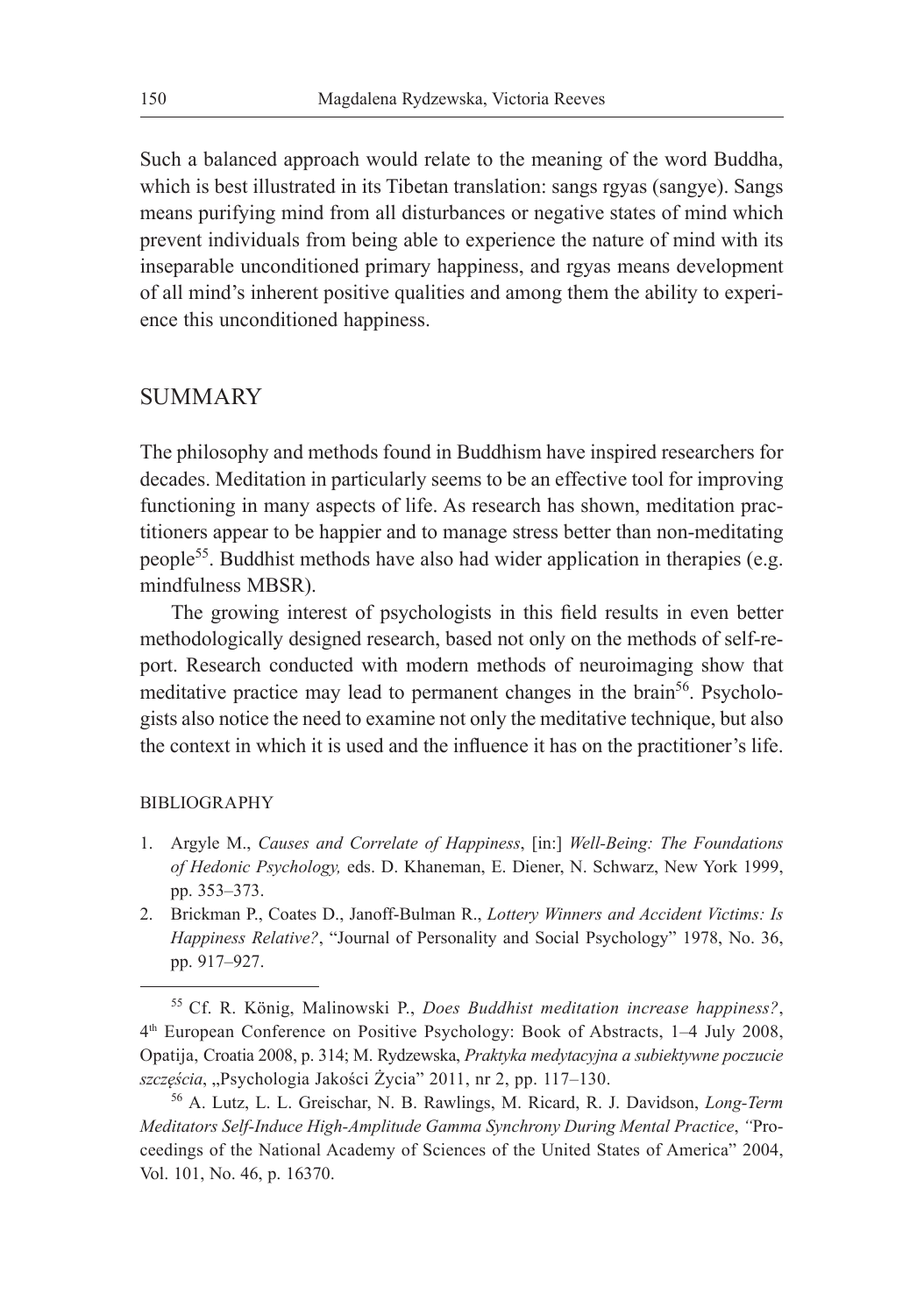- 3. Brunstein J. C., Schultheiss O. C., Grässmann R., *Personal Goals and Emotional Well-Being: The Moderating Role of Motive Dispositions*, "Journal of Personality and Social Psychology" 1998, No. 75, pp. 494–508.
- 4. Buunk B. P., Collins R. L., Taylor S. E., van Yperen N. W., Dakot G. A., *The Affective Consequence of Social Comparison: Either Direction has its Ups and Downs*, "Journal of Personality and Social Psychology" 1990, No. 59, pp. 1238–1249.
- 5. Campbell A., Converse P. E., Rodgers W. L., *The Quality of American Life*, New York 1987.
- 6. Cantor N., Sanderson C. A., *Life Task Participation and Well-Being. The Importance of Taking Life in Daily Life*, [in:] *Well-Being: The Foundation of Hedonic Psychology*, eds. D. Khaneman, E. Diener, N. Schwarz, New York 1999, pp. 230–243.
- 7. Carr A., *Positive Psychology. The Science of Happiness and Human Strengths*, East Sussex 2004.
- 8. Csikszentmihaly M., *Flow: The Psychology of Optimal Experience*, New York 1990.
- 9. Czapiński J., *Psychologia pozytywna. Nauka o szczęściu, zdrowiu, sile i cnotach człowieka*, Warszawa 2004.
- 10. Deci R., Ryan R., *Intrinsic Motivation and Self-determination in Human Behavior*, New York 1985.
- 11. Diener E., *Subjective Well-Being*, "Psychological Bulletin" 1984, No. 95, pp. 542–575.
- 12. Diener E., Lucas R. E., Oishi S., *Subjective Well-being: The Science of Happiness and Life Satisfaction*, [in:] *Handbook of Positive Psychology*, eds. C. R. Synder, S. J. Lopez, New York 2002, pp. 63–73.
- 13. Diener E., Lucas R. E., Scollon C. N., *Beyond the Hedonic Treadmill*, "American Psychologist" 2006, No. 61, pp. 305–314.
- 14. Diener E., Suh E. M., Lucas R. E., Smith H. L., *Subjective Well-Being: Three Decades of Progress*, "Psychological Bulletin" 1999, No. 125, pp. 276–302.
- 15. Ekman P., Davidson R. J., Ricard M., Wallace A., *Buddhist and Psychological Perspectives on Emotions and Well-Being*, "Current Directions in Psychological Science" 2005, Vol. 14, No. 2, pp. 59–63.
- 16. Ellison C. G., *Religious Involvement and Subjective Well-Being*, "Journal of Health and Social Behavior" 1991, No. 32, pp. 80–99.
- 17. Frauwallner E., *Historia filozofii indyjskiej*, tłum. L. Żylicz, t. 1, Warszawa 1990.
- 18. Fredrickson B., *Positivity*, New York 2009.
- 19. Gendyn Rinpoche, *Praca z emocjami*, tłum. M. Góralski, Katowice 1993.
- 20. Jamgon Kongtrul Lodro Thaye, *Buddhist Ethic*, trans. the Kalu Rinpoche Translation Group, New York 2003.
- 21. Jamgon Mipham, *Introduction to the Middle Way*, transl. Padmakara Translation Group, Boston 2002.
- 22. Jigme Rinpocze, *Po prostu praktykujemy*, tłum. W. Tracewski, "Diamentowa Droga, kwartalnik Związku Buddyjskiego Karma Kagyu" 2008, No. 44, pp. 19–22.
- 23. Kim-Prieto C., Diener E., Tamir M., Scollon C., Diener M., *Integrating the Diverse Definitions of Happiness: A Time-Sequential Framework of Subjective Well-Being*, "Journal of Happiness Studies" 2005, No. 6, pp. 216–300.